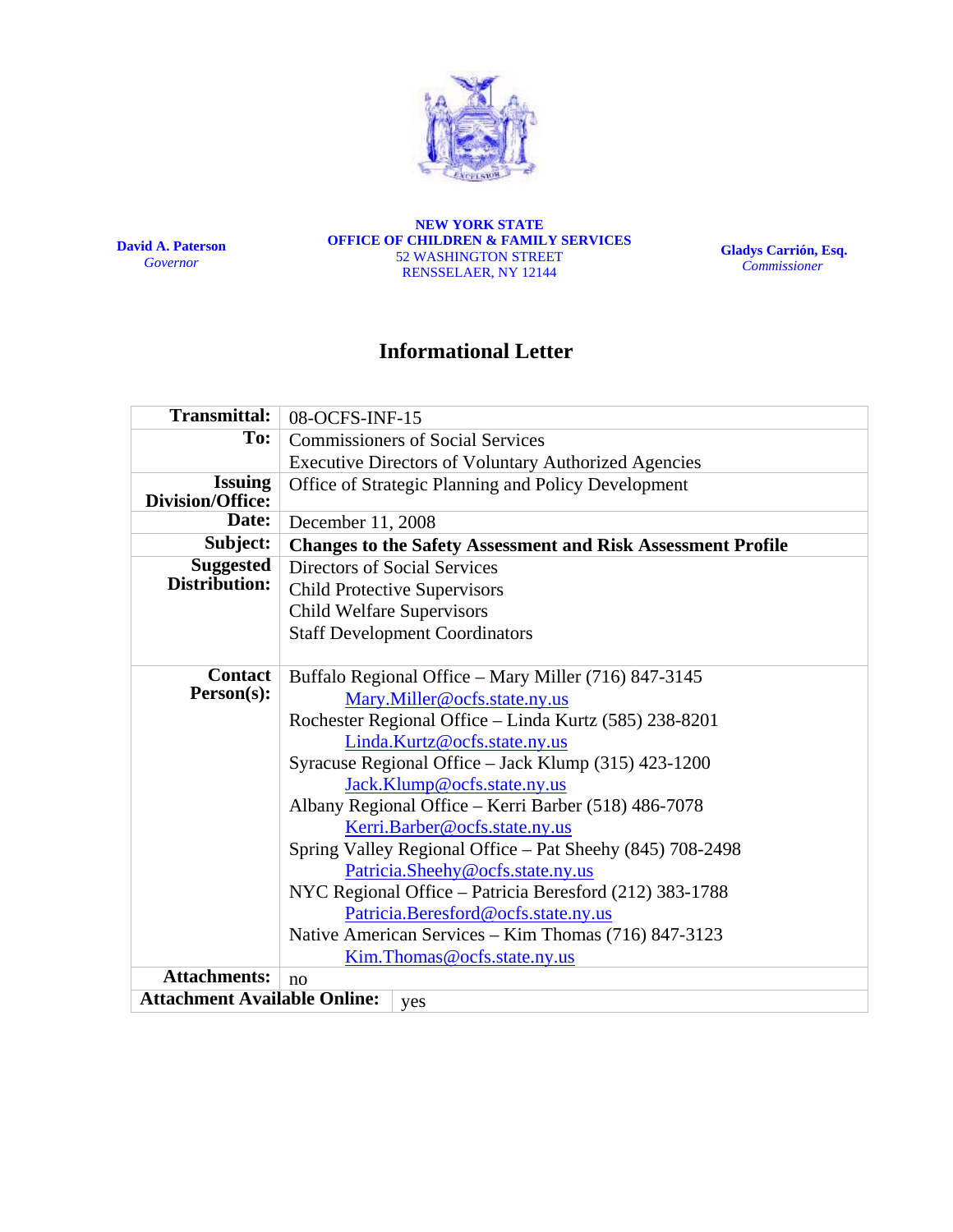### **Filing References**

| <b>Previous</b><br><b>ADMs/INFs</b> | <b>Releases</b><br><b>Cancelled</b> | Dept. Regs.                                                                                       | Soc. Serv. Law<br>& Other Legal<br>Ref. | <b>Manual Ref.</b> | Misc. Ref. |
|-------------------------------------|-------------------------------------|---------------------------------------------------------------------------------------------------|-----------------------------------------|--------------------|------------|
|                                     |                                     | 18 NYCRR<br>$428.3(b)(ii)-(v).$<br>428.5,<br>432.2(b)(3)(ii)(c)<br>and<br>432.2(b)(3)(iii)<br>(b) | $SSL\S$ § 409-f and<br>446              |                    |            |

#### **I. Purpose**

The purpose of this informational letter is to provide social services districts and voluntary authorized agencies with information regarding the changes in the Safety Assessment and the Risk Assessment Profile. These changes were made to improve safety and risk assessment practices in order to reduce repeat maltreatment and abuse, and are supported by CONNECTIONS Q3-08.

## **II. Background**

The concept of safety assessment and safety response has always been an integral facet of sound, responsible casework practice. In 1990 New York State further strengthened this crucial assessment and decision-making requirement by developing structured protocols for Safety Assessments and Risk Assessments. The Safety Assessment has provided a focused and concise examination of child safety within the context of child abuse and maltreatment, while the Risk Assessment Protocol (RAP) is a research-based assessment protocol designed to assist workers in making informed decisions regarding the level of risk of future abuse or maltreatment. With the implementation of CONNECTIONS case management functionality in Build 18, a fully integrated set of assessment tools were made available to guide assessments of safety, risk, family strengths and needs and guide the development of safety plans and service plans.

## **III. Program Implications**

The changes to the Safety Assessment and Risk Assessment Profile have simplified the language, and have clarified safety decision options to clearly reflect who needs to take what action in order to protect children when immediate or impending danger is identified.